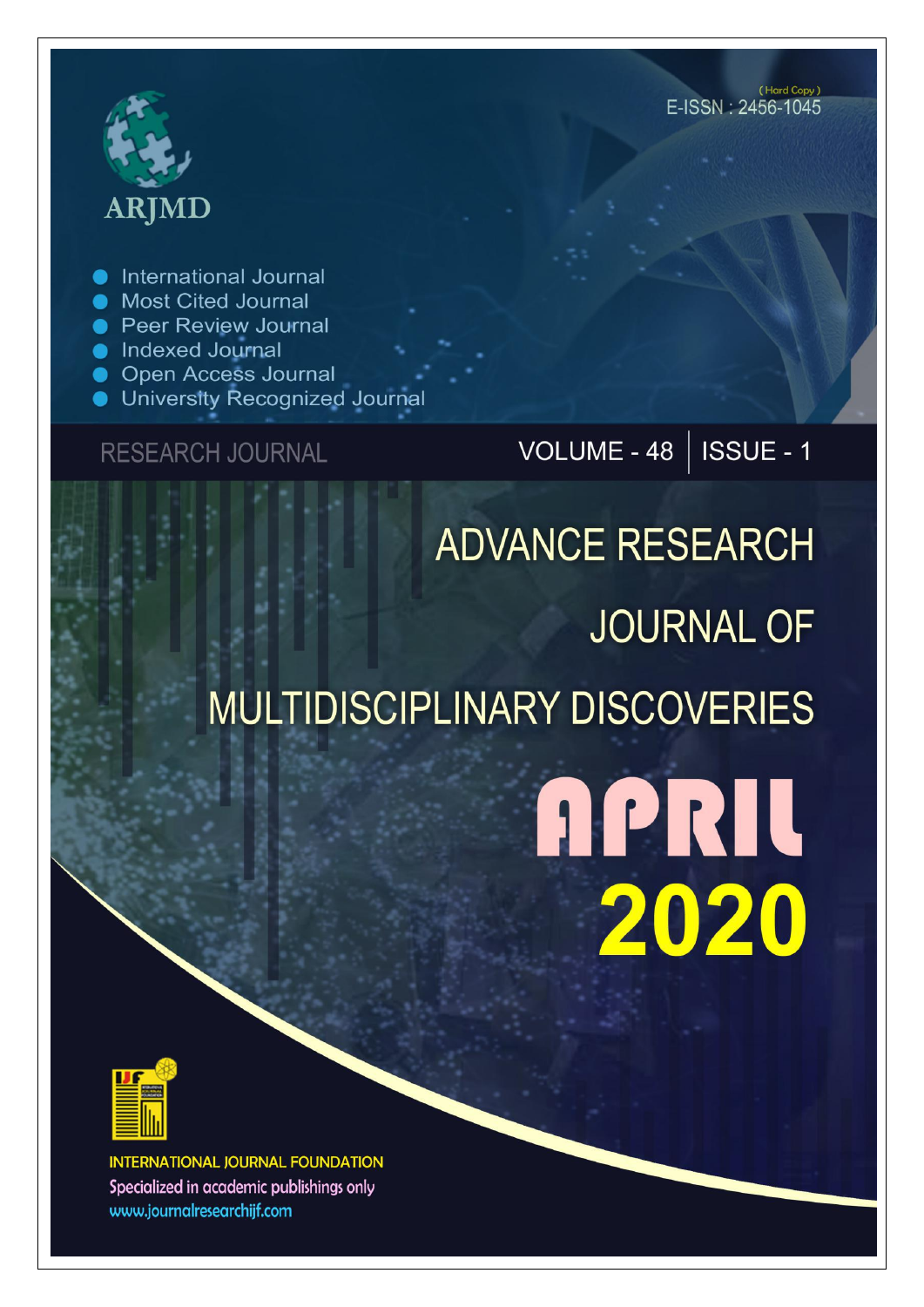

## **Epidemic trend and Prevention Modalities of Corona 2019 Virus Disease (COVID-19) in Morocco**

#### **ORIGINAL RESEARCH ARTICLE NAME OF THE AUTHOR'S**

**ISSN :** 2456-1045 (Online) **ICV Impact Value:** 72.30 **GIF- Impact Factor:** 5.188 **IPI Impact Factor:** 3.54 **Publishing Copyright** @ International Journal Foundation **Article Code:** MDS-V48-I1-C2-APR-2020 **Category :** MEDICAL SCIENCE **Volume :** 48.0 (APRIL-2020 ) **Issue:** 1(One) **Chapter** : 2 (Two) **Page :** 08-15 **Journal URL:** www.journalresearchijf.com **Paper Received:** 11.05.2020 **Paper Accepted:** 22.05.2020 **Date of Publication:** 20-06-2020

**<sup>1</sup>Maamri A. <sup>2</sup>Ben El Mostafa S. <sup>3</sup>Maamri M. D.**

*<sup>1</sup>Water, Health & Environment, Faculty of Sciences, UMPI*

*<sup>2</sup>ISPITS Nador, Ministry of Health, Morocco*

*<sup>3</sup>Abulcasis Faculty of Medicine, Rabat, Azahraoui University of Health Sciences*

#### **ABSTRACT**

The outbreak of COVID-19 was first reported in Morocco on 2 March in Casa Anfa (Casablanca-Settat region), and subsequently spread to the other 11 regions of the country. WHO declared COVID-19 as a public health emergency of international concern on 30 January 2020. Naturally, an increasing infectious disease involves a rapid spread, endangering the health of large numbers of people, and therefore requires immediate action to prevent the disease at Community level. This is why Morocco and as soon as the first positive was declared, it put in place a series of barrier measures to counteract the disease COVID-19. This article is made by our Health-Environment research team aims at predicting and predicting COVID19 cases, deaths and recoveries through predictive modeling. The model helps to interpret the evolution of the disease and to evaluate the influence of the spread of the virus in Morocco compared to other Arab countries and European neighbours. Morocco remains in a comfortable position to control the pandemic with a mortality rate up to 100 times lower than European countries. Although these estimates are preliminary and subject to change, they are consistent with previous findings on the transmissibility of SARS-Corona virus.

#### **KEYWORDS:** COVID-19; Morocco; Arab countries, European countries

#### CITATION OF THE ARTICLE



**Maamri A.,Ben El Mostafa S., Maamri M. D.** (2020) Epidemic trend and Prevention Modalities of Corona 2019 Virus Disease (COVID-19) in Morocco; *Advance Research Journal of Multidisciplinary Discoveries;* 48(2) pp. 08-15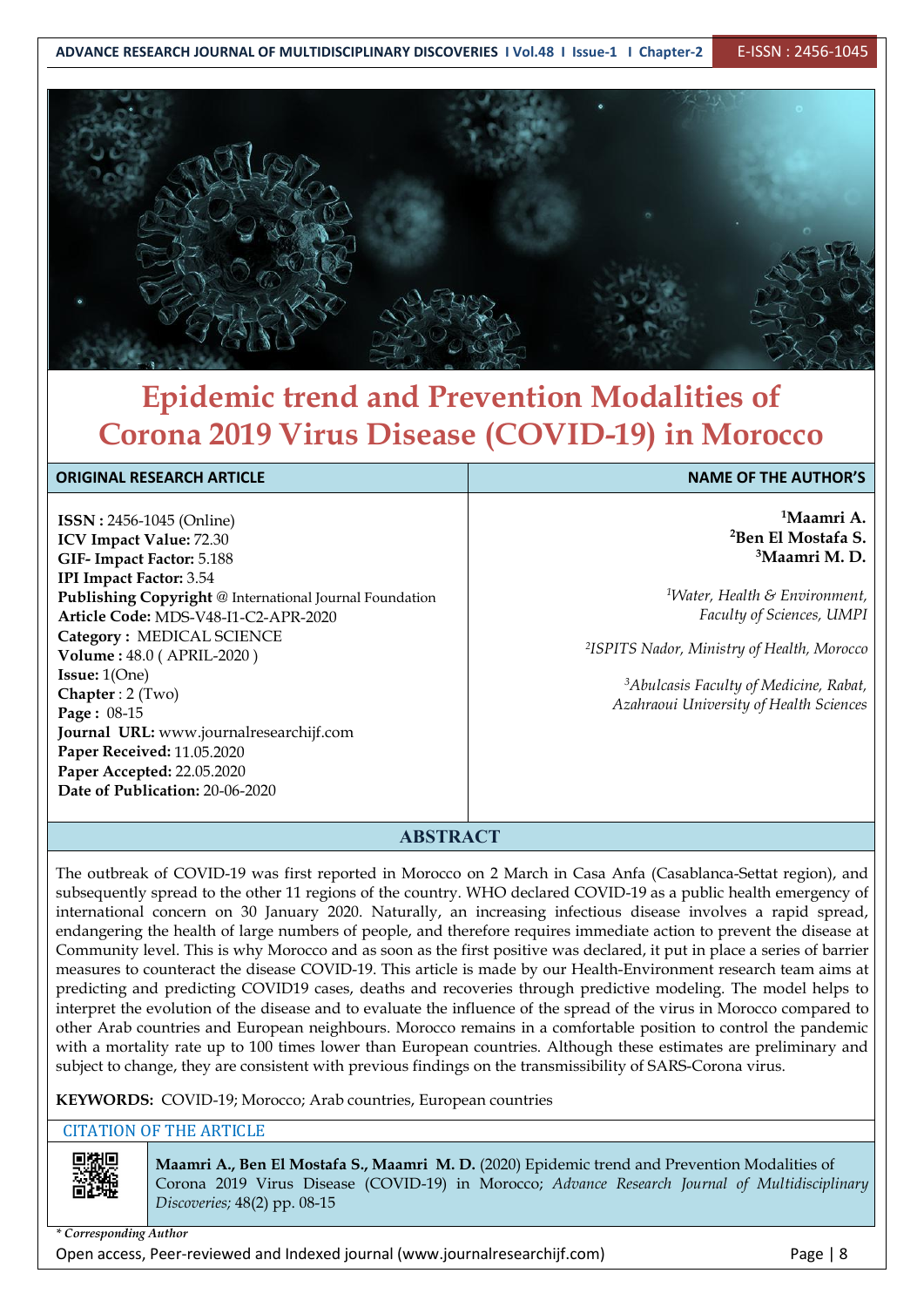#### **I. INTRODUCTION**

Corona viruses are a large family of viruses that can be pathogenic in humans and animals. They can cause mild cold-like illnesses, while others cause more serious illnesses (such as SARS and MERS-CoV). Some corona viruses found in animals can infect humans these are called zoonotic diseases. Human corona viruses are usually spread through droplets (coughing, sneezing) and through close, unprotected personal contact with an infected person (touching, shaking hands, etc.) or through contaminated surfaces. In December 2019, a new corona virus emerged for the first time in the city of Wuhan (Hubei Province, China), with genetic sequencing 80% similar to that of the SARSeS corona virus. It was first provisionally designated by WHO as 2019 novel corona virus, or 2019-nCoV, before being named SARS-CoV-2 on the recommendation of the International Committee on Taxonomy of Viruses (ICTV). The disease caused by this virus was definitively named COVID-19 (Corona virus Disease - 2019) on 11 February 2020 by the Taxonomy of Viruses (ICTV). The disease caused by this virus was definitively named COVID-19 (Corona virus Disease - 2019) on 11 February 2020 by the and disease were unknown prior to the outbreak in Wuhan, China, in December 2019.

World Health Organization (WHO). This new virus<br>and disease were unknown prior to the outbreak in<br>Wuhan, China, in December 2019.<br>In accordance with the provisions of the<br>International Health Regulations (2005) - IHR (200 In accordance with the provisions of the International Health Regulations (2005) - IHR (2005), this atypical pneumonia (COVID-19) was declared a public health emergency of international concern by WHO on 30 January 2020. Forty days later, on March<br>11, WHO declared it a pandemic. This pandemic,<br>which goes far beyond a health crisis, spread rapidly 11, WHO declared it a pandemic. This pandemic, which goes far beyond a health crisis, spread rapidly across the planet. As of April 14, 2020, which marks<br>the 105th day since the first cases were declared by<br>China to the WHO, 1,937,268 cases of COVID-19 have<br>been confirmed and more than 120,606 people have the 105th day since the first cases were declared by China to the WHO, 1,937,268 cases of COVID-19 have been confirmed and more than 120,606 people have died and 459,131 people have been cured. As soon as the first cases in China were reported, WHO called on countries around the world to strengthen their surveillance systems and preparedness to deal with the possible spread of this new virus around the world.

For its part, Morocco has not been spared from this pandemic where 3568 confirmed cases including 155 deaths have been recorded as of April 23, 2020 at 6 p.m. with almost all regions affected. The first case imported from abroad was recorded on 2 March 2020 in Casablanca Anfa. Nevertheless, the Kingdom has spared no effort to deal with this public health emergency of international scope. The Ministry of Health of the Kingdom of Morocco, in close collaboration with relevant partners, has developed and implemented the "National Plan for Monitoring and Response to Corona virus 2019-nCoV Infection". This plan has set four strategic objectives: 1) Reduce the risk of introducing the virus in to the national

territory; 2) Early detection of cases and contain the spread of the virus; 3) Organize an appropriate national response: health system and other Departments; 4) Strengthen measures to prevent and control the infection in health care settings.

The Directorate of Epidemiology and Disease Control (DELM) is the central directorate of the Ministry of Health responsible for coordinating the management of the epidemic, including the collection, analysis and communication of epidemiological information concerning the evolution of the disease. At the same time, a joint national commission for epidemiological surveillance and the taking of necessary measures was set up and several measures were taken to safeguard the health and safety of Moroccan society. In this context, it was decided to declare a "state of health emergency" and to introduce measures for distancing and confinement with restrictions on the movement of persons.

During this Covid-19 epidemic in Morocco, as elsewhere in the world, epidemiological data are limited and the epidemiological parameters necessary to calibrate sophisticated mechanistic transmission models are not yet fully elucidated. Short-term realtime predictions need to be based on dynamic phenomenological models that have been validated in previous epidemics (Chowell et al., 2016; Pell et al, 2018, Bürger & Díıaz, 2019). Thus, with reference to the objectives of the national monitoring and response plan for the 2019-nCoV infection, our research aims to contribute to an evaluation of the national and regional response based on barrier measures and to a further analysis of the epidemic dynamics of COVID- 19 at the national and international level, in comparison with its dynamics in other countries of the Maghreb and the world.

#### **II. MATERIALS AND METHODS**

The study has a twofold aim: on the one hand, to produce mathematical models producing predictions on the key data mentioned above, based both on the daily data of Morocco and those of a selection of neighbouring European countries such as France, Italy, Spain and Belgium, arable countries such as Algeria, Tunisia, Egypt, Saudi Arabia and the United Arab Emirates. As these countries are at an advanced stage of the epidemic, it is possible to imagine the evolution of the number of deaths linked to Covid-19 in Morocco according to the different scenarios linked to these countries. Nevertheless, Morocco, unlike these countries, has adopted preventive measures at an early stage of the epidemic like those of its southern Mediterranean neighbours.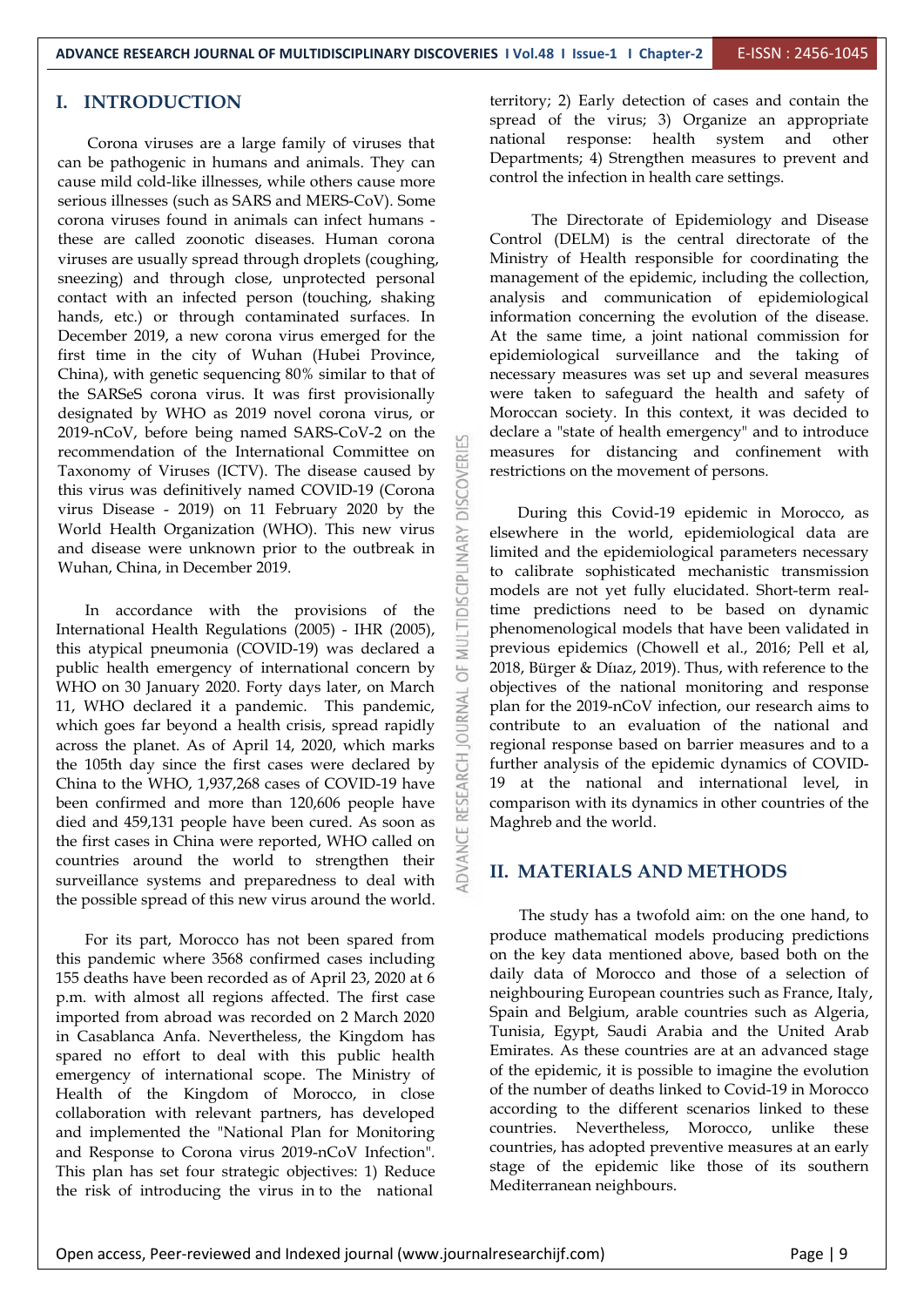#### **III. STATISTICAL ANALYSIS and GRAPHICAL PRESENTATION**

We get daily updates of the cumulative number of confirmed cases reported for the 2019-nCoV epidemic in the regions of Morocco on the Ministry of Health website. Data updates will be collected daily at 18:00 (GMT+1), starting on 02 March 2020 and following days. Analyses include :

(a) Calculation of case-fatality and mortality rates, incidence, prevalence

(b) Geo-temporal analysis of viral propagation;

(c) construction of the epidemiological curve;

(d) evolution of COVID-19 in Morocco and in the neighbouring countries of Europe and the Arab countries and their evolution over time.





**Figure 1:** Trends in confirmed VIDOC-19 cases and deaths according to the number ofexamination days in Morocco in 20



Figure 2: Evolution of the number of cases and case-fatality rate as a function of the 1st confirmed day of COVID-19 in Morocco and neighbouring countries.

Open access, Peer-reviewed and Indexed journal (www.journalresearchijf.com) Page | 10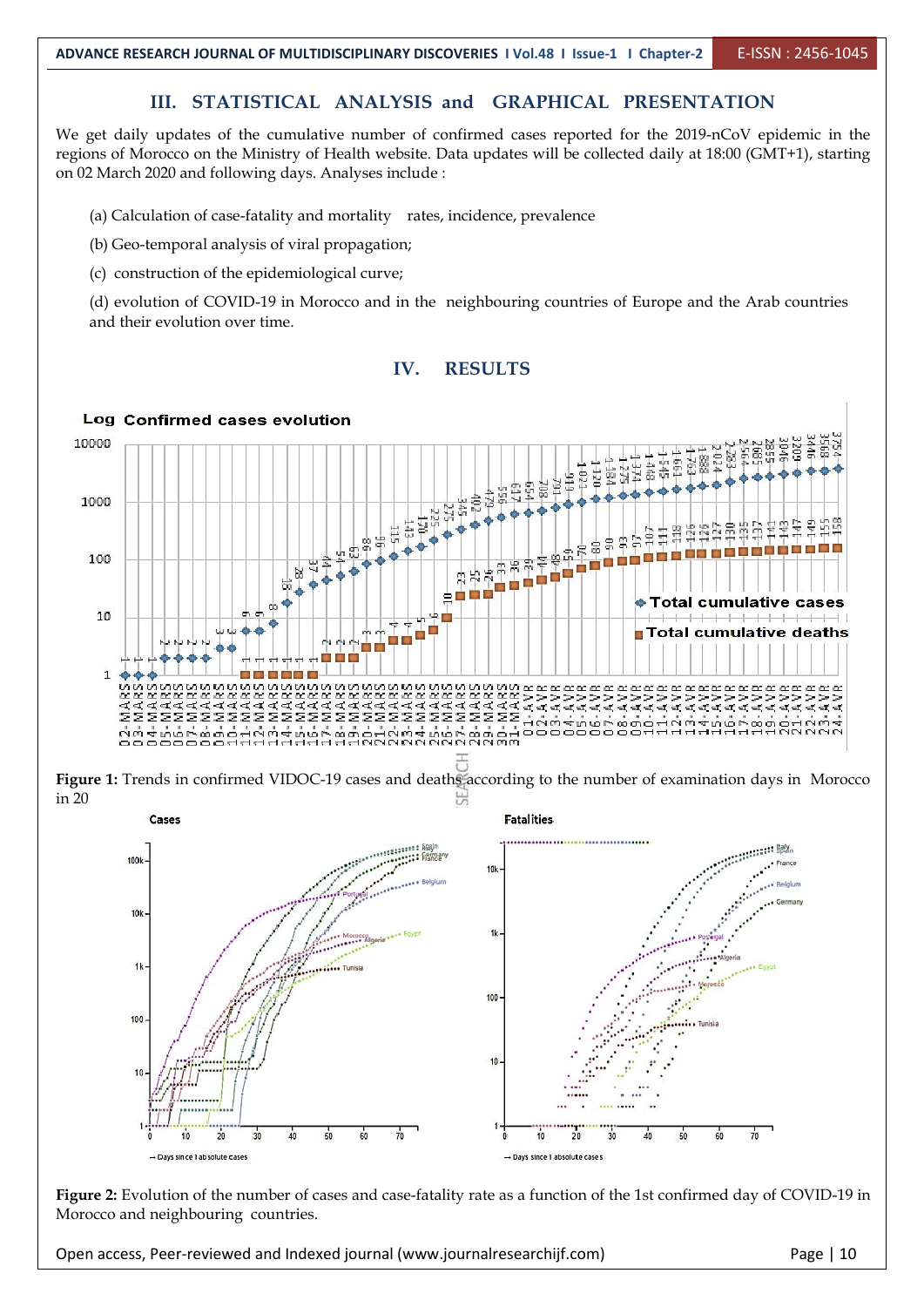Between 2 March, date of appearance of the 1st case in Morocco, the number of confirmed cases as well as the number of deaths increases exceptionally. This initially rapid increase from 13 March onwards becomes slower and slower towards the end of April (Figure 1).

It appears from figure 2 that Morocco, like other North African countries, has better mastered the evolution of the pandemic than its European neighbours. This observation is much more visible when plotting data per 1M captain on a logarithmic scale (Figure 3).



**Figure 3:** Evolution of the number of cases and case-fatality rate per 1M captain according to the first confirmed day of COVID-19 in Morocco and neighbouring countries.

It emerges from these graphs that the 4 southern Mediterranean countries are experiencing a much slower evolution of the COVID-19 pandemic than the northern shore countries, most of which have experienced an alarming exponential evolution of COVID-19 (spain, Italy, Frensch and Germany). Portugal and Belgium occupy an intermediate position.

In terms of lethality (Figure 3), Italy and Spain have the highest levels in Europe. In the Maghreb countries, Tunisia has the lowest rate, followed by Morocco, Egypt and Algeria (Figure 3). If one reports the data per 1 M inhabitants, the data becomes more meaningful. The evolution of the number of confirmed cases of COVID-19 per inhabitant allows us to distinguish two distinct groups: North African countries on the one hand and European countries on the other.

However, in terms of mortality rates, Belgium is in first place with a rate of more than 65 per 100,000 inhabitants. The Arab countries and those of the Arab Maghreb recorded the lowest rates (Figure 4).



**Figure 4:** Evolution of the mortality rate per 100,000 inhabitants in Morocco and other countries affected by COVID-19 (data from 30 April 2020)

Open access, Peer-reviewed and Indexed journal (www.journalresearchijf.com) Page |11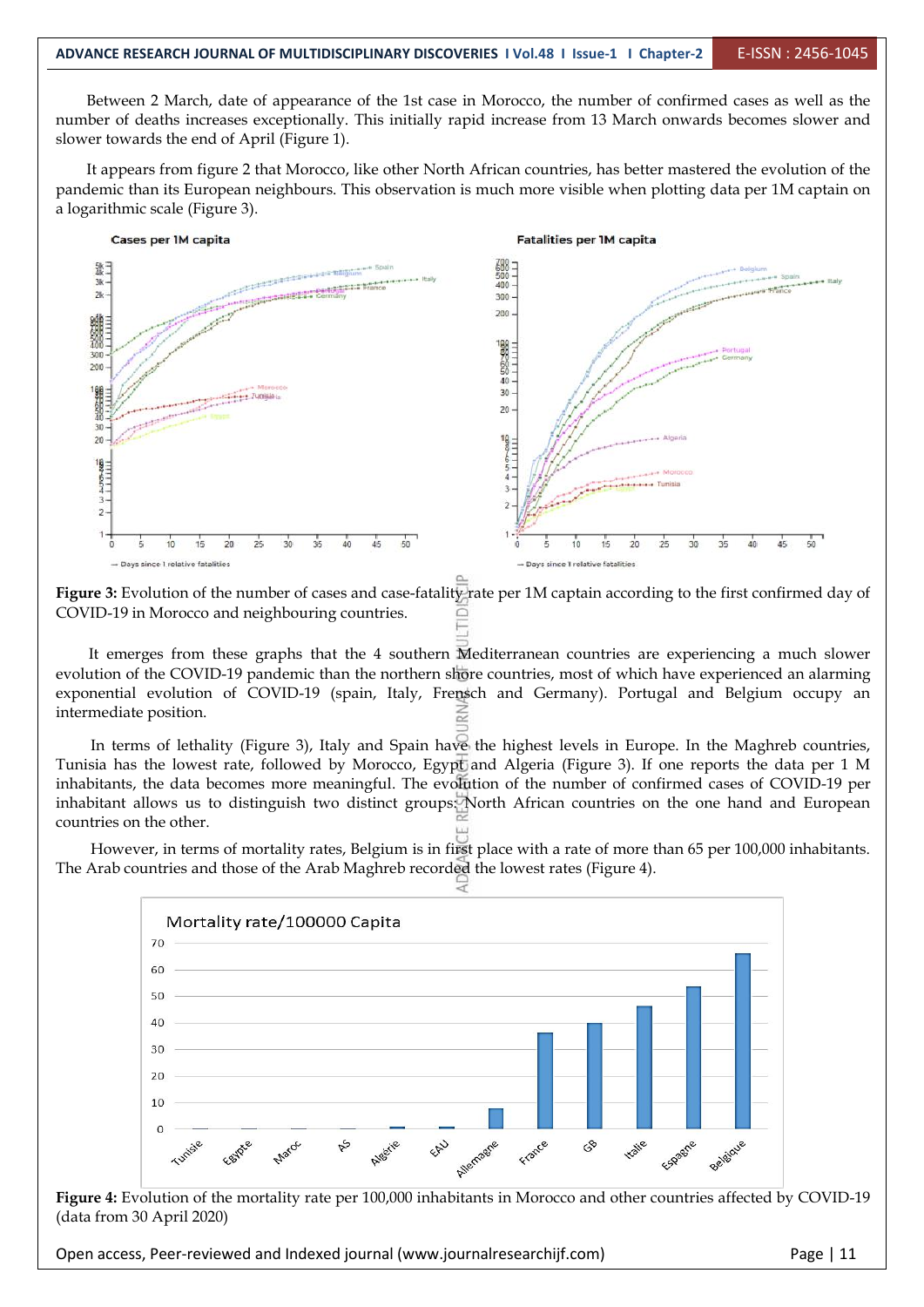In comparison with Arab countries, Morocco occupies an intermediate position like other Maghreb countries. Iran remains the most affected country, followed by the other golfing countries.



**Figure** 5: Evolution of the number of cases and case-fatality rate per 1M captain according to the first confirmed day of COVID-19 in Morocco and Arab countries.



**Figure 6:** Representation of R0 as a function of the barrier measures introduced by Morocco

We have mentioned this concept called R0 (the number of people that a patient infects or in other words the transmission of the disease from one patient to how many patients) to illustrate the barrier effect put in place by Morocco to limit the spread of the disease. In order to reduce the epidemic, the R0 must be equal to or less than 1, which is how we are able to reduce the circulation of the virus and gradually extinguish the epidemic. This basic reproduction rate R0 is the number of secondary cases produced by an average infectious individual during his or her period of infectivity in a population consisting entirely of susceptible (non-immune) individuals. It is a threshold that varies between two basic levels:

- If R0 > 1, the epidemic can set in...

- If R0 < 1, there's little chance of an outbreak...

Open access, Peer-reviewed and Indexed journal (www.journalresearchijf.com) Page |12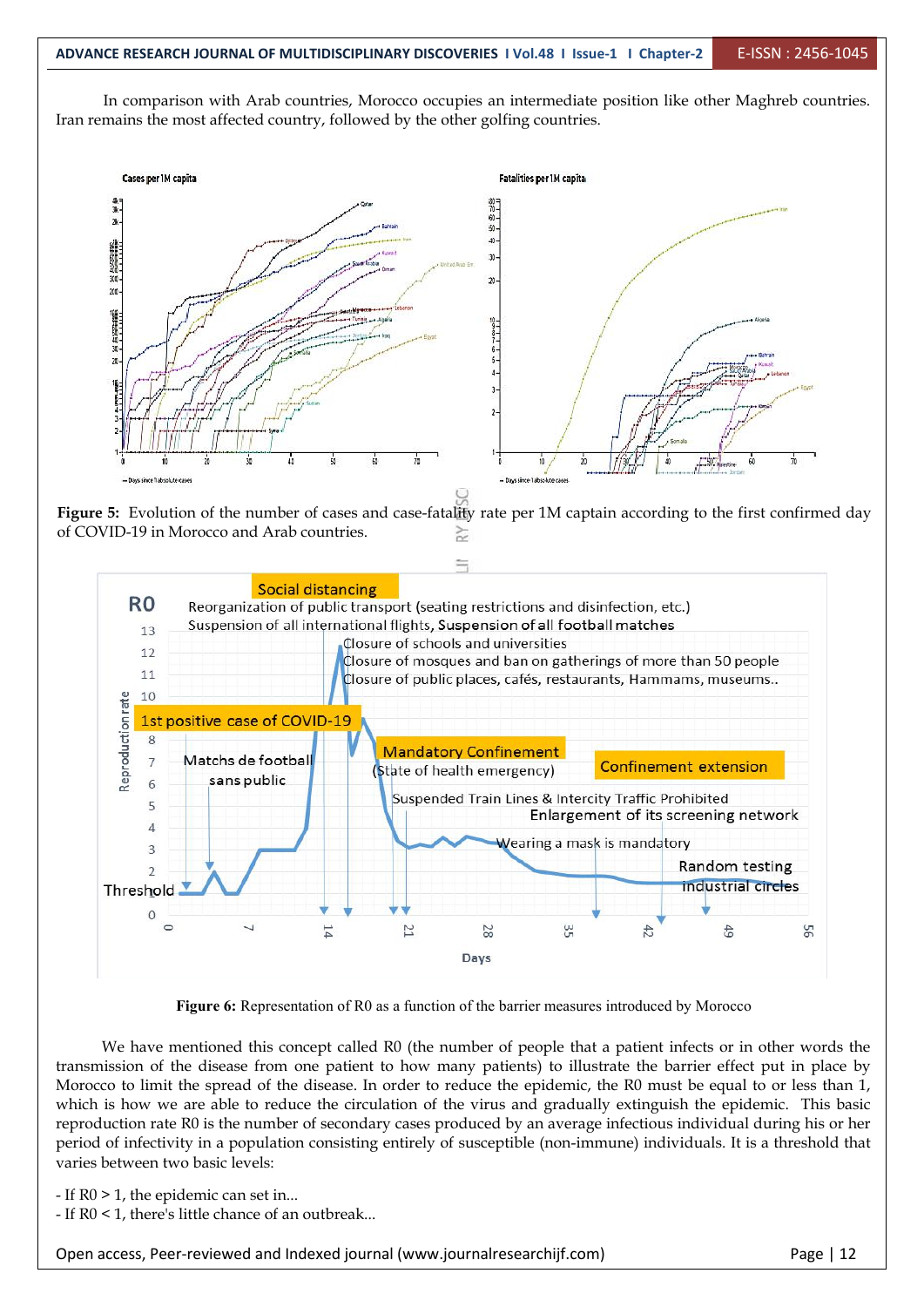Thanks to containment, based on our estimated calculations (Figure 7), we estimate that our country has managed to increase this  $R$  0 to a value close to 1.39 by April 24, 2020. That is to say, 10 patients infect almost 14 new people, whereas it was around 12, on March 14, 2020, i.e. 10 patients infect 120. According to our estimates, our R0 is 2.98 on average, compared to other authors such as Ying et al.(2020) this revealed that the average  $R$  0 was 3.28, which exceeds WHO estimates by 1.4 to 2.5. The same study revealed that the R0 in China was estimated in some studies to be 6.47.

#### **V. DISCUSSION**

After more than a month since the appearance of the first Covid-19 case in Morocco on 2 March and the end of the first containment on 20 April, an assessment of the epidemiological situation is necessary. This is the purpose of the present research, which was carried<br>out between March 2 and April 24 and which allows<br>us to have visibility on the spread of the COVOD-19 out between March 2 and April 24 and which allows us to have visibility on the spread of the COVOD-19 pandemic.

lemic.<br>
During this first analysis, it emerges that contrary<br>
her neighbouring countries, particularly European<br>
the number of confirmed cases in Morocco has to other neighbouring countries, particularly European ones, the number of confirmed cases in Morocco has increased progressively (Figs. 1, 2 and 3).

The basic reproduction rate of a disease is a central notion in epidemiology. It allows the characterization of the epidemic potential of a disease.<br>In order to estimate this rate accurately it is possible to characterization of the epidemic potential of a disease. In order to estimate this rate accurately, it is possible to  $\frac{15}{2}$ take into account a very large number of factors. However, in its simplest version, the calculation depends on three essential parameters.

First factor: the period during which the disease is contagious (generally expressed in days).

The second factor is the number of different people with whom one interacts during a given period (usually expressed in "number of contacts per day").

The last factor is the probability of transmission, i.e. the ease with which contamination can occur with each "contact". This variable can be influenced by different protective measures (hand washing, wearing a mask, distancing, etc.).

Containment measures have a direct influence on the second factor mentioned above: the number of people with whom one interacts during a given period. The decrease in our daily contacts has, mathematically, led to a decrease in the number of people newly infected on a daily basis. The adoption of "barrier" measures, including stricter hygiene measures, also influenced the third factor in the equation.

The decrease in R0 reflects a change in the dynamics of the epidemic. The infectious properties of the virus have not changed: while social interactions are increasing and barrier measures are less followed, the number of new cases per day is increasing again. This is why Morocco has introduced other barrier measures including the mandatory wearing of masks from 7 April 2020. This kept the situation under control at least until 20 April 2020. It seems very clear that all the barrier measures taken by the Moroccan government after the exponential spread of COVID-19, have contributed to lowering the R0 to 3 initially and then 1.39 until April 24, 2020.

The first confirmed case of COVID-19 was announced on March 2, 2020. Announcements follow each other almost daily from that date. Rapidly, the population tested positive rose from 33 people on March 3 to 387 on March 20. The WHO declared the state of pandemic on March 11th and the first death in Morocco was announced on March 12th. From this date, the analysis of the R0 in Morocco (fig. 7) shows that the situation is starting to worsen as the reproduction rate has risen above 4, which means that the spread is accelerating and the health system will be overwhelmed if no action is taken. The Moroccan government's reaction was immediate. On March 13, Morocco announced the closure "until further notice" of air and sea links to France and Spain, as well as its land borders to prevent the spread of Covid-19. Yet our country was still at stage 1 of the pandemic. A new stage was reached on 14 March, when the number of positive cases doubled overnight (13 March: 8 confirmed cases, 14 March: 18 cases, 16 March: 37 cases). Morocco has closed to the public, from 6 p.m. on 16 March and until further notice, cafés, restaurants, cinemas and theatres, party halls, clubs and sports halls, hammams, gambling halls and community grounds. However, the country is moving to another alert level with the announcement, on 18 March, of the discovery of local outbreaks of contamination. The appearance of clusters generally confirms the passage to stage 2 of the pandemic. Morocco subsequently announced compulsory containment and a state of public health emergency, which before today was a partial and voluntary containment. Morocco has so far been in anticipation by taking decisions that fall under stage 2 or 3 while it was only at stage 1, such as the suspension of air links from March 14, 2020. Any gathering, meeting or activity involving more than 50 people simultaneously has been prohibited until further notice. As a result, mosques were also closed from 16 March. Anderson et al (2020) predict that social distancing on a larger scale is likely to be necessary, as has been implemented in China. This prevents the transmission of symptomatic and non symptomatic cases, thereby flattening the epidemic and pushing the peak further into the future. Social distancing on a larger scale allows time for health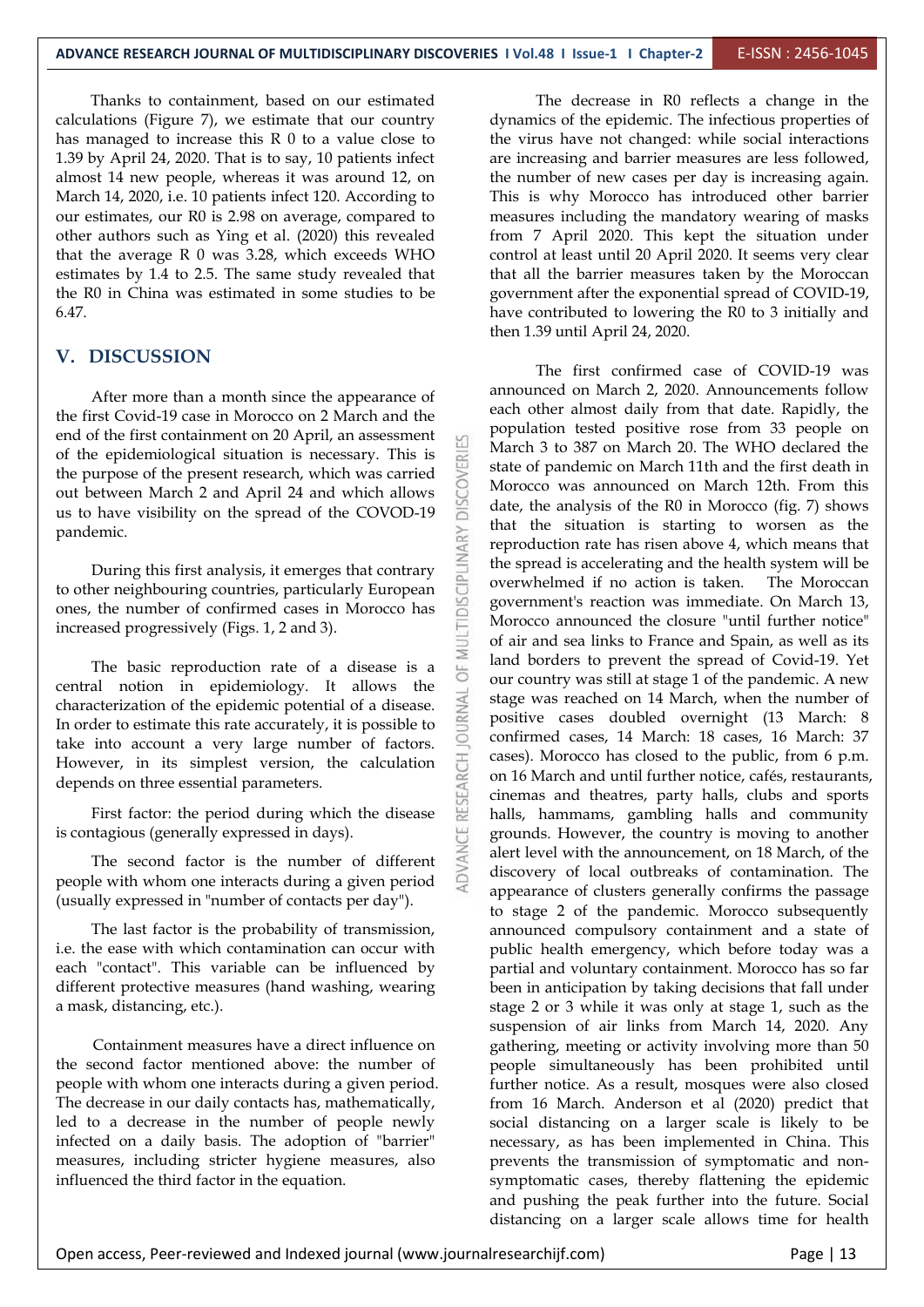services to treat cases and increase capacity and, in the longer term, to develop vaccines and treatments. Containment could be targeted to particular areas, schools or mass gatherings. Sohrabi et al (2020) confirmed that only containment methods are among the solutions to stop the spread of the virus.

In addition, a series of organizational measures relating to the management of public transport were also taken as of 14 March to contain the disease. In the  $\frac{1}{2}$ Indeed, and in order to preserve the health and safety of citizens, places in large taxis have been limited to three instead of six. Buses and trams must no longer exceed their maximum capacity, i.e. the number of seats available. In addition to these measures restricting the number of passengers, a major disinfection operation of public transport means has been launched to combat the spread of the Corona virus.

Anderson et al (2020) confirm that in the face of of a vaccine, what is currently left for mitigation a lack of a vaccine, what is currently left for mitigation is more mandatory voluntary quarantine, stopping<br>mass gatherings, closing educational institutions or<br>workplaces where infection has been identified, and<br>isolating households, towns or cities. Some of the<br>lessons learned mass gatherings, closing educational institutions or workplaces where infection has been identified, and isolating households, towns or cities. Some of the lessons learned from the influenza A analyses apply to VIDOC-19, but there are also differences. Social distancing measures reduce the value of the effective reproduction number R. With an early epidemic value<br>of R 0 of 2 - 5, social distancing should reduce of R 0 of 2 - 5, social distancing should reduce<br>transmission by about 60% or less.<br>Despite the good results obtained, Morocco has transmission by about 60% or less.

Despite the good results obtained, Morocco has continued in its policy of anticipation by adopting the compulsory wearing of masks from 7 April, increasing the number of screening tests but also extending the confinement for another 30 days. These incentives compulsory wearing of masks from 7 April, increasing the number of screening tests but also extending the confinement for another 30 days. These incentives have had only positive repercussions on the control of the disease despite the appearance of some familiar  $\geq$  VII. outbreaks at the penitentiary and industrial level. To remedy this, Morocco has initiated new draconian measures at the enterprise level for the implementation of barrier measures and the protection of employees, but also to carry out random screening at these institutions. These anticipatory measures have enabled Morocco to control the evolution of the pandemic beyond its health capacities and its health system has shown a good resilience despite the inefficiencies compared to other countries in Europe or the Arab world (golf). However, this comparison must be taken with certain limitations. Different countries have implemented different testing strategies and also have different testing capacities. It is reasonable to  $\mathbf{X}$ assume that most countries do not report the actual number of cases and that some countries have a large margin (such as China). This makes it difficult to compare countries with each other. It should therefore be used with caution.

#### **VI. CONCLUSION**

Morocco, thanks to its anticipation in the management of the COVID-19 disease, has shown the effectiveness of preventive measures taken at the population level. At the time of writing this article, the case-fatality rate is 3.8%. This rate tends to decrease significantly over time. The mortality rate is even lower, of the order of 0.47, which is much lower than in the other European and Arab countries except

Thus, in order to keep control of this pandemic until its total disappearance, and in the absence of a vaccine against covid-19, it is sufficient to adopt a series of "barrier gestures" to protect oneself for the time being. It is therefore necessary to apply basic hygiene measures:

- Wash your hands regularly with soap and water, or a hydro-alcoholic solution;
- Practise social distancing measures.
- Cough and sneeze into a tissue or into the crook of the elbow if no tissue is available;
- Dispose of your tissues in a closed garbage can;
- $\checkmark$  Avoid gathering as much as possible and forbid friendly and family gatherings;
- Leave the house only for essential shopping, wash your hands before and after and keep 1 meter away from other customers by queuing at the checkout;
- $\checkmark$  Wear a mask outside
- Avoid travelling or engaging in sports or leisure activities in public places.

#### **VII. ETHICS**

Not applicable.

#### **VIII. LES CONTRIBUTIONS DE L'AUTEUR**

BS and MMD performed forecasting and data analysis; MA retrieved and managed data; and all authors contributed to the writing and editing of subsequent versions of the manuscript. All authors read and approved the final manuscript.

#### **IX. DÉCLARATION D'INTÉRÊTS CONCURRENT**

The authors do not declare any competing interests.